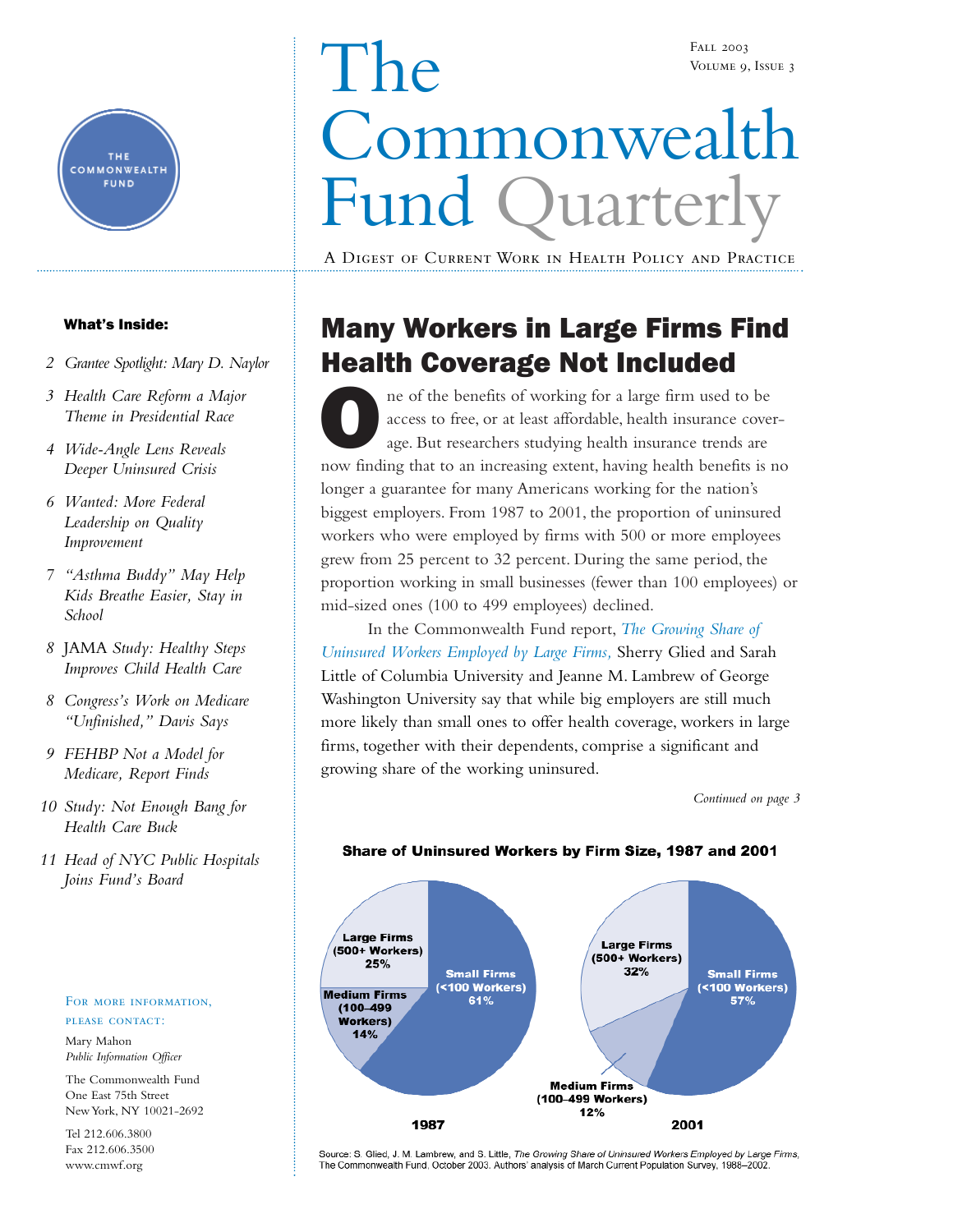# <span id="page-1-0"></span>Grantee Spotlight Mary D. Naylor

Maintaining continuity in patients' medical care is especially critical following discharge from the hospital.

For elderly patients with multiple chronic conditions, this "hand-off" period takes on even greater urgency:

research shows that one-quarter to one-third of these patients have to return to the hospital for problems that could have been prevented.With support from the Fund, Mary Naylor, R.N., Ph.D., F.A.A.N., a professor of gerontology at the University of Pennsylvania School of Nursing, will assess the feasibility of implementing a post-acute care model in which advanced practice nurses follow highrisk patients from hospital to home.

Aetna, one of the nation's largest insurance carriers, will test this care as a covered service in part of its Mid-Atlantic market.We asked Dr. Naylor about this promising model and how it came to be.

### *How did this problem—the lack of continuity in care from hospital to home—come to your attention?*

**Mary Naylor:** In the mid-1980s, I was working for the U.S. Senate Committee on Aging when the Medicare Prospective Payment System was put into place, which was a major change in how hospital care was financed.We began to see that hospital stays were getting shorter, and that this was having a negative effect on post-discharge medical outcomes for many elders.There wasn't a safety net in place to help patients and families make the difficult transition to home. It became clear to me that patients' emotional and physical health, their medication regimens, and their strategies for coping over the long term needed to be managed better.

### *What are some of the problems that arise when elderly patients are discharged?*

**Naylor:** There are huge issues around communication and coordination of care when multiple players are involved—even within the hospital system.And when people being discharged are handed off to yet another group of providers, communication gets even more challenging.What's more, these patients are exceedingly vulnerable at the time of discharge.

They've just been dealing with a traumatic event. It's hard to give patients and their families all the information they need to manage successfully at home.

### *So how do advanced practice nurses create a plan for coordinating care?*

**Naylor:** The nurses work with patients and their families to create a discharge plan, and then follow them for a period after discharge to implement it. The focus isn't just on the patient's heart failure or

> diabetes*.* Rather, it's a soup-to-nuts plan, driven by priority issues but with a long-term view.The nurses provide patients and their families with the knowledge and management skills necessary to prevent poor outcomes and avoid the need for acute care.They also pay attention to oftenneglected areas like depression, which is common among elders with

chronic illness but too often goes unrecognized.

*Tell us what you found in the early clinical trials funded by the National Institute of Nursing Research.* **Naylor:** Elderly patients with heart failure have the highest hospitalization rate among all adults. In the most recent trial, we saw that a comprehensive intervention, delivered by advanced practice nurses in the hospital and followed up at home, substantially reduced repeat hospitalizations for these patients. It's not simply a matter of managing their heart condition better, it's about managing all the accompanying problems, like diabetes and hypertension, as well.



*What barriers remain in getting this system implemented?* **Naylor:** There's no explicit, direct reimbursement for care coordination services that span hospital and home. In this country, we tend to deliver care in independent silos, with little attention to the gaps in between. But working with a major insurer like Aetna is a big step forward. Not only will they be paying for this care, they're helping to translate the model from research into practice. ❖



Mary Naylor is leading efforts to improve care from hospital to home.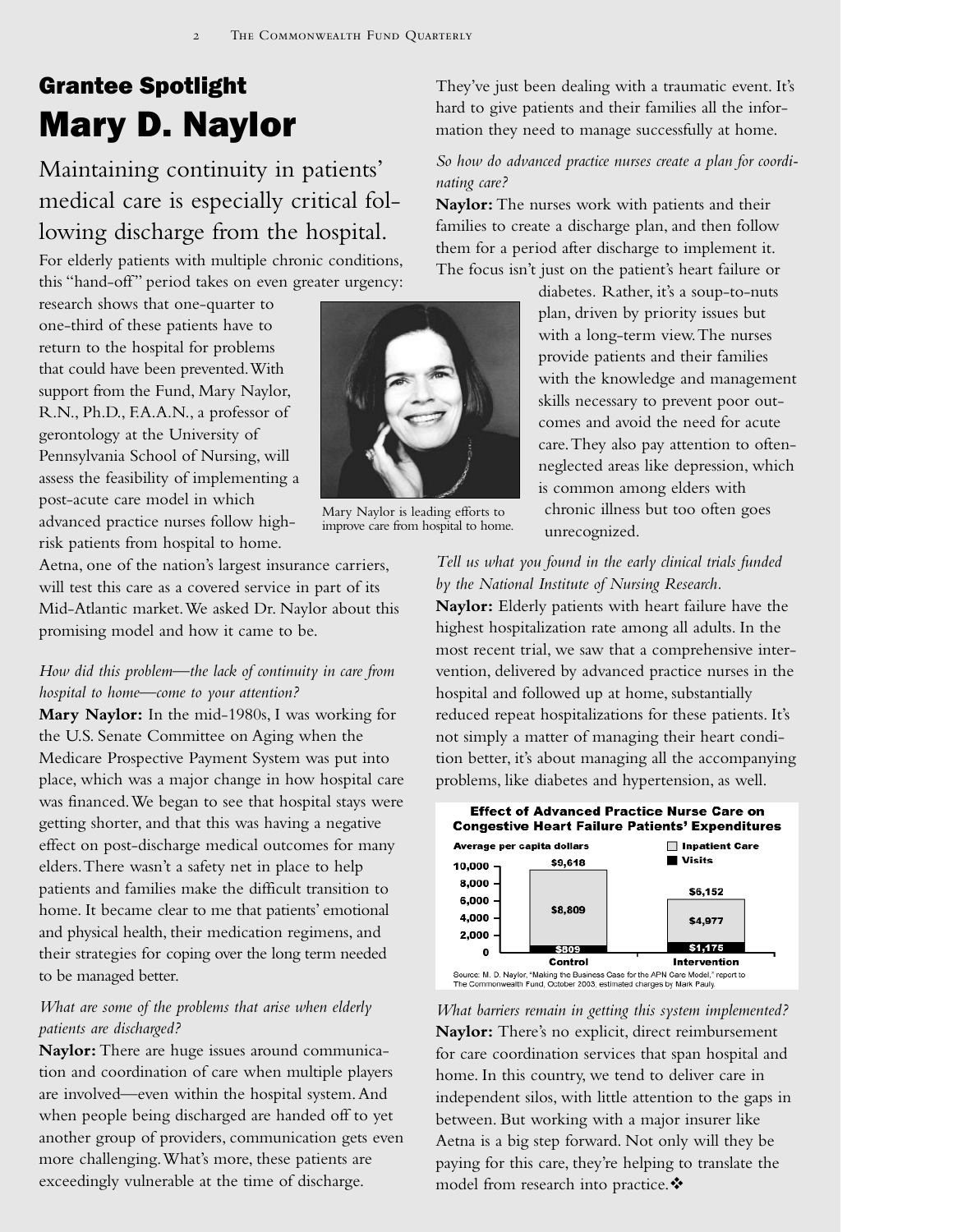<span id="page-2-0"></span>As of 2001, more than one of four (26%) of the nation's uninsured nearly 10 million Americans—worked for firms with 500 or more employees or were dependents of those workers.A number of workforce changes in recent decades appear to be contributing to this largely unreported phenomenon, including declines in manufacturing jobs and unionization rates, restrictions placed on benefit eligibility, higher employee premium contributions, and structural changes at large corporations.

According to the study, the 9.6 million uninsured Americans who worked in, or had a family member working in, a large firm in 2001 exceeded the number of low-income uninsured children targeted by the State Children's Health Insurance Program (CHIP) (6.3 million), the number of unemployed and uninsured adults (3.9 million), and the number of "near-elderly" adults ages 55 to 64 who lack insurance (3.2 million).

Generally, uninsured Americans working for large employers, much like their counterparts working for small companies, have low incomes and are less likely to be married than insured workers. Nearly half (46%) of lowincome employees in large companies spent a time uninsured during the year. Compared with insured workers in large employers, uninsured workers are more likely to work part time and to be in industries that are less likely to offer coverage, including the ever-growing retail trade and service sectors. (To learn about the health insurance practices of the nation's largest employer,Wal-Mart, see the [AFL-CIO's recent case study.](http://www.aflcio.org/issuespolitics/healthpolicy/upload/Wal-Mart_final.pdf))

The Commonwealth Fund study suggests that to reduce the number of uninsured, policymakers will have to address growing gaps in employee health coverage at large firms."Policymakers seeking solutions to the growing unin-

sured problem must look beyond workers in small firms, or they risk leaving out a large group of low-wage, uninsured workers," said study coauthor Jeanne Lambrew. Reforms cited in the report include removal of firms' coverage waiting periods and restrictions for part-time workers, and requiring that all large firms offer and possibly contribute to coverage of employees. ❖

### Health Care Reform a Major Theme in Presidential Race

ealth care reform has emerged as a hot-button issue in the 2004 presidential election, thanks to rising costs, continuing state fiscal crises, and the growing ranks of the uninsured. So far, seven Democratic candidates, in addition to President Bush, have outlined proposals to extend health insurance to millions of Americans. Most would build on the existing system of employer-sponsored and group health insurance, but there are important differences among the plans, including how many uninsured Americans would gain coverage, how much the plans would cost, and how easy they would be to administer.

The Commonwealth Fund report, *[Health Care Reform Returns to the](http://www.cmwf.org/programs/insurance/collins_reformagenda_671.pdf) [National Agenda: The 2004 Presidential](http://www.cmwf.org/programs/insurance/collins_reformagenda_671.pdf) [Candidates' Proposals,](http://www.cmwf.org/programs/insurance/collins_reformagenda_671.pdf)* lays out the candidates' strategies and compares estimates of the number of uninsured who would be covered under each plan as well as the plans' projected costs.Authors Sara R. Collins and Karen Davis of the Fund and Jeanne M. Lambrew of George Washington University have been preparing updated analyses as new plans emerge and as more details become available.

The Democratic candidates who have released health coverage proposals

*As of 2001, more than one of four of the nation's uninsured worked for firms with 500 or more employees or were dependents of those workers.*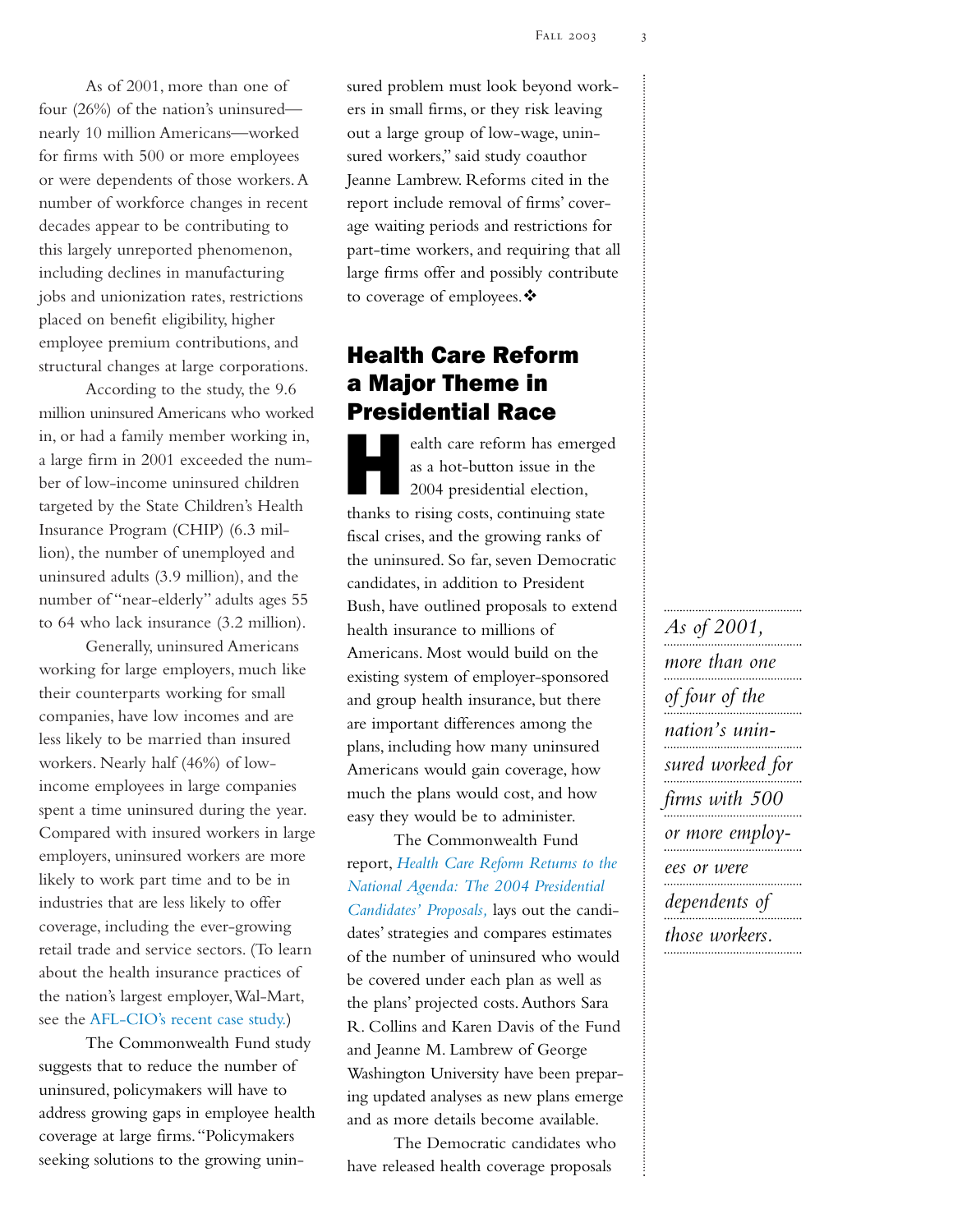<span id="page-3-0"></span>*The health care debate over the next year could help the public and policy community reach consensus on how to solve one of the country's most intransigent problems.* are: General Clark, Governor Howard Dean, Senator John Edwards, Representative Richard Gephardt, Senator John Kerry, Representative Dennis Kucinich, and Senator Joseph Lieberman. President Bush outlined a proposal for increasing insurance coverage in his FY 2004 budget, though it is not yet part of his reelection platform.

#### Comparing the Candidates' Plans

For the most part, the Democratic candidates would build on existing and new group health insurance options. Each would leave the employer-sponsored health insurance system intact—except the Kucinich plan, which would expand Medicare to all Americans—but vary in the degree to which they would strengthen it.All the Democratic plans would expand public programs for people with low incomes. President Bush has indicated he would provide tax credits for people without access to employer-based or public insurance to use toward purchase of coverage in the individual insurance market.While some plans are designed to create universal coverage (Kucinich) or to be exclusively incremental (Bush), others have the

flexibility to achieve near-universal coverage in an incremental way (Clark, Dean, Kerry, and Lieberman). Estimates of federal budget costs over 10 years range from \$89 billion for the Bush plan to cover 4 million currently uninsured Americans, to \$6 trillion for the Kucinich plan to cover all 44 million uninsured.

No matter who prevails in the 2004 election, the authors say, the debate over the next year could help the public and policy community reach consensus on how to solve one of the country's most intransigent problems.

## Wide-Angle Lens Reveals Deeper Uninsured Crisis

early two of five Americans under age 65, and two-thirds of those with low incomes, had no health insurance at some point over a four-year period, according to newly published research in *Health Affairs.* The number of people who experienced a time without coverage during 1996–99, 85 million, is more than double the 40 million who were uninsured at any one point during this

#### **Comparison of Candidates' Health Insurance Expansion Proposals: Coverage and Costs**

|                                             | Bush* | Clark     | Dean  | <b>Edwards</b> | Gephardt | Kerry | <b>Kucinich</b> | Lieberman |
|---------------------------------------------|-------|-----------|-------|----------------|----------|-------|-----------------|-----------|
| <b>Total Uninsured Covered, Millions</b>    | 4     | 32        | 31    | 22             | 31       | 27    | 41              | 32        |
| <b>Employer-Sponsored Coverage</b>          | –     | <b>NA</b> | 2     | <b>NA</b>      | 28       | з     |                 |           |
| <b>New Group Insurance Option</b>           | —     | <b>NA</b> | 5     | NA             |          | 6     |                 | 15        |
| <b>Private Insurance Market</b>             | 4     |           |       | –              |          |       |                 |           |
| <b>Medicaid/CHIP</b>                        |       | NA        | 24    | NA             | з        | 18    |                 | 17        |
| Medicare                                    | —     |           | –     | <b>NA</b>      | 0.3      |       | 41              |           |
| <b>Uninsured Not Covered, Millions**</b>    | 37    | 9         | 10    | 19             | 10       | 14    | o               | 9         |
| <b>Total Cost Over 10 Years, \$Billions</b> | \$89  | \$772     | \$932 | \$590          | \$2,500  | \$895 | \$6,117         | \$747     |

As of November 17, 2003

\* The Bush proposal is the FY 2004 Budget Proposal, not part of the campaign platform. Other policies may be forthcoming. NA means not available.

\*\* Based on 2002 Current Population Survey estimate of 41 million uninsured.

Source: S. R. Collins, K. Davis, and J. M. Lambrew, Health Care Reform Returns to the National Agenda: The 2004 Presidential Candidates' Proposals, The Commonwealth Fund, September 2003, revised November 17, 2003. Based on K.E. Thorpe, Emory University, 2003 analyses; Executive Office of the President, *Budget of the United States Government,*<br>Fiscal Year 2004; Kucinich Campaign website, ht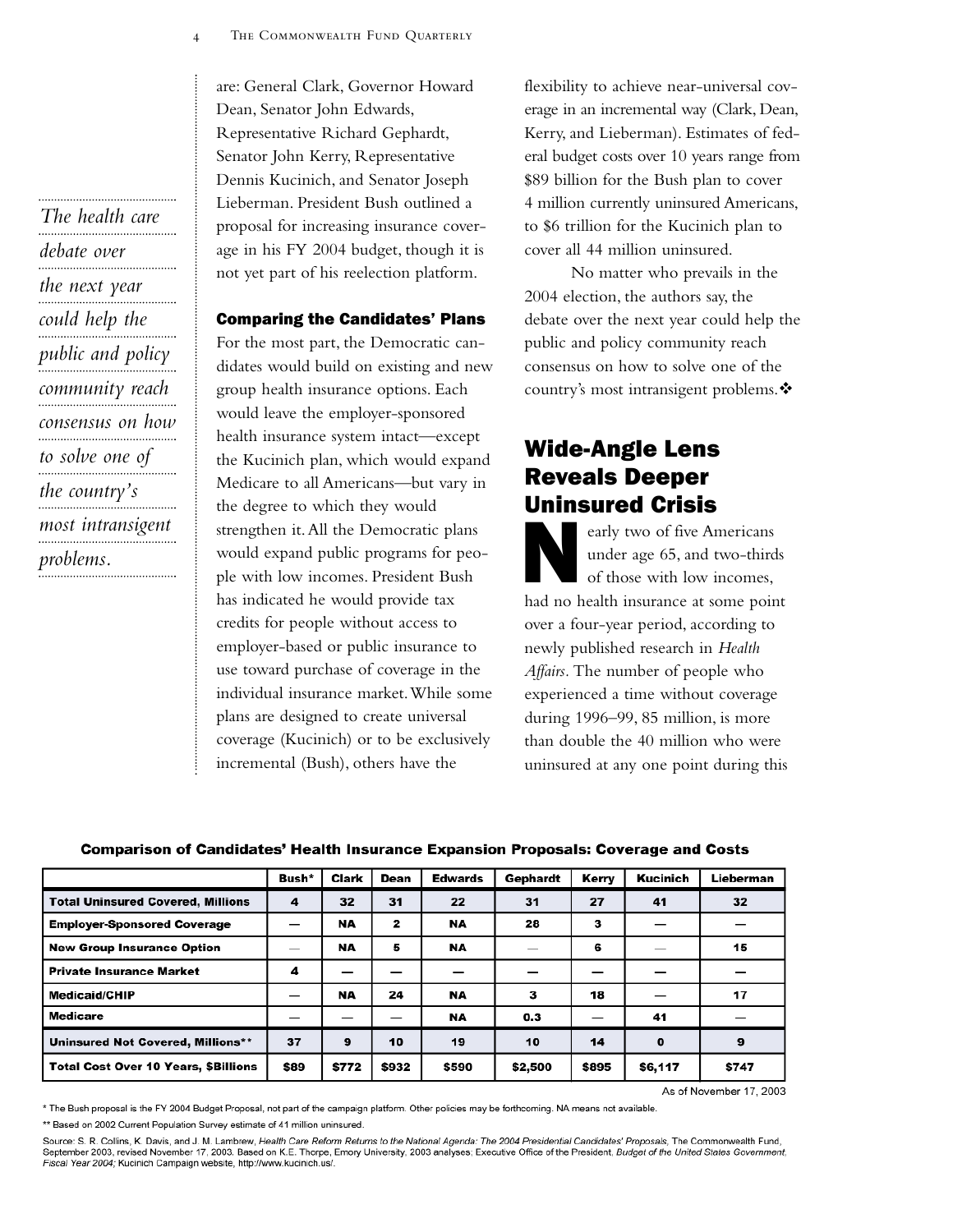period. It is also nearly double the 43.6 million Americans the Census Bureau estimates were uninsured in 2002.

Pamela Farley Short and Deborah R. Graefe, the Pennsylvania State University researchers who uncovered this trend, say this larger number is due to "churning," or the cycling of millions of people in and out of health coverage over time.As detailed in their Commonwealth Fund-supported article[,"Battery-Powered Health](http://www.cmwf.org/programs/insurance/short_batterypowered_itl_687.asp) [Insurance? Stability in Coverage of the](http://www.cmwf.org/programs/insurance/short_batterypowered_itl_687.asp) [Uninsured"](http://www.cmwf.org/programs/insurance/short_batterypowered_itl_687.asp) (*Health Affairs,* Nov./Dec. 2003), instability in health coverage affects many more people, and is a more intractable problem, than the numbers yielded by annual "snapshots" of the uninsured.

"The high uninsured rates we found indicate that far greater numbers of Americans are at risk of going without needed health care, having difficulties paying medical bills, and experiencing financial stress than we see in any annual survey," said Fund vice president Cathy Schoen, who coauthored, with Short and Graefe, a [companion issue](http://www.cmwf.org/programs/insurance/short_churn_ib_688.pdf) [brief](http://www.cmwf.org/programs/insurance/short_churn_ib_688.pdf) on health insurance churning.

People living below or just above the poverty level were far more likely to be uninsured for all or part of the four years than those with higher income. Among Americans living below 200 percent of the poverty level, 68 percent were uninsured at one time over the four years, compared with 34 percent of those with moderate income (200%–399% of poverty) and 15 percent for higher-income individuals (400% of poverty or greater). Minorities and young adults were also at high risk for coverage gaps and for being uninsured for an extensive time.

Churning on and off health coverage was a frequent problem, the analysis shows. One-third of all those without

insurance at some point—28 million people—were uninsured on multiple occasions as they gained and lost coverage over time. Over a four-year period, 45 million people went without health insurance for 12 months or more. Moreover, two-thirds of people leaving Medicaid or other public insurance programs during the study period became uninsured—an indication, the authors say, that these programs need to do a better job of ensuring continuity of coverage and protection for the lowincome families they serve.

While unstable work patterns contribute to unstable insurance, uninsured rates during 1996-99 remained high even among low-income households headed by full-time workers.

"The failure to help people keep their health insurance when their job, income, or family circumstances change exposes tens of millions to the constant threat of losing coverage," says Short. "Efforts to target 'pockets' of the uninsured with incremental coverage reforms can't be concerned only with targeting the right people—they need to target the right people at the right time." $\cdot$ 

*One-third of all those without insurance at some point during 1996–1999— 28 million people—were uninsured on multiple occasions.*

#### 38 Percent of Nonelderly People-85 Million-Were Uninsured over the Four-Year Period 1996-1999

Percent of population under age 65



Source: P. F. Short, D. R. Graefe, and C. Schoen, Churn, Churn, Churn: How Instability of Health Insurance<br>Shapes America's Uninsured Problem, The Commonwealth Fund, November 2003. Authors' analysis of the 1996 panel of the Survey of Income and Program Participation.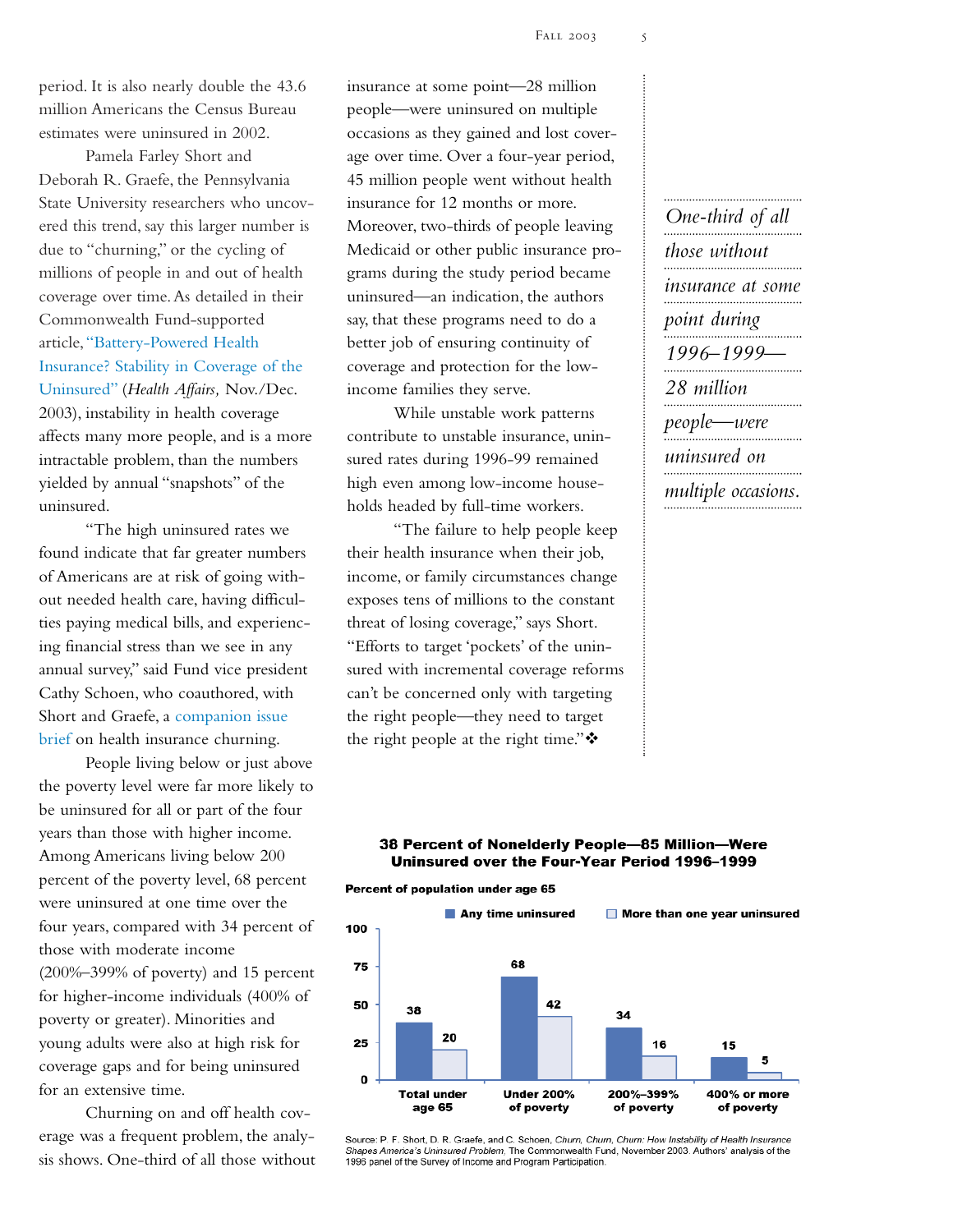# Wanted: More Federal Leadership on Quality Improvement

The problems plaguing the U.S.<br>
health system are not likely to<br>
diminish until the federal govhealth system are not likely to diminish until the federal government exerts more vigorous leadership in improving the quality of health care, according to policy experts writing in the journal *Health Affairs.*

In their November/December *Health Affairs* commentary,["Obtaining](http://www.cmwf.org/programs/quality/schoenbaum_greatervalue_itl_686.asp) [Greater Value from Health Care:The](http://www.cmwf.org/programs/quality/schoenbaum_greatervalue_itl_686.asp) [Roles of the U.S. Government,"T](http://www.cmwf.org/programs/quality/schoenbaum_greatervalue_itl_686.asp)he Commonwealth Fund's Stephen C. Schoenbaum, M.D.,Anne-Marie J. Audet, M.D., and Karen Davis argue that the federal government, as the single largest health care provider and payer, has the power to direct action to improve care and set the stage for others to follow. By using its enormous leverage and authority, the government could set national priorities for quality improvement, develop standards for care, and help implement systems to measure the performance of health care providers.These actions would best be carried out, the authors say, by a new, independent federal agency.

"There is wide agreement about the need to address the high rates of medical error in the U.S. and escalating costs in our health care system, but there is no agreement on how that should be accomplished," said Schoenbaum, senior vice president at the Fund and lead author of the *Health Affairs* article. "Federal organization, leadership, and facilitation can make an enormous difference and can be designed in a way that preserves the private nature of the health care system." One notable example is government regulation of the auto industry, which has resulted in safer, cleaner, more efficient cars over the years. In the highly fragmented U.S.

health system—encompassing 5,500 acute care hospitals, 800,000 physicians, 50 separate state licensure boards and regulatory agencies, and hundreds of insurers—leadership to improve quality is unlikely to originate within the health care industry, the authors note.

With input from the public and all sectors of the health care industry, a new federal agency could help to:

- establish clinical guidelines for staying healthy, getting better when ill, and living with chronic illness;
- <sup>O</sup> determine the parameters of care that all Americans should expect—for example, a regular source of care, access to medical records, and reasonable waiting times for services;
- <sup>O</sup> establish national performance standards—for example, that all people over age 65 receive flu vaccines;
- collect, publicly disseminate, and track data on providers' performance; and
- <sup>O</sup> ensure that disagreements among parties are resolved not through political influence but through careful weighing of available evidence.

The federal government should also be able to establish performancebased payment policies in all sectors of health care delivery. Sustaining quality improvement will require investment in technical assistance, research, and training.

The cost of inaction is steep, warn the authors.America's health care costs, already the world's highest, continue to rise despite efforts to shift or minimize costs. Medical errors, meanwhile, are a continuing concern.

"Current federal spending on quality improvement amounts to less than twotenths of 1 percent of national health care spending," says the Fund's Anne-Marie Audet, M.D., a coauthor of the article."That is grossly insufficient."

*The* Health Affairs *article was the subject of a January 13 expert panel discussion convened by the Fund and broadcast over the Internet.* [Click here](http://www.cmwf.org/programs/webcastfedrole_2ndpg.asp) to view the webcast.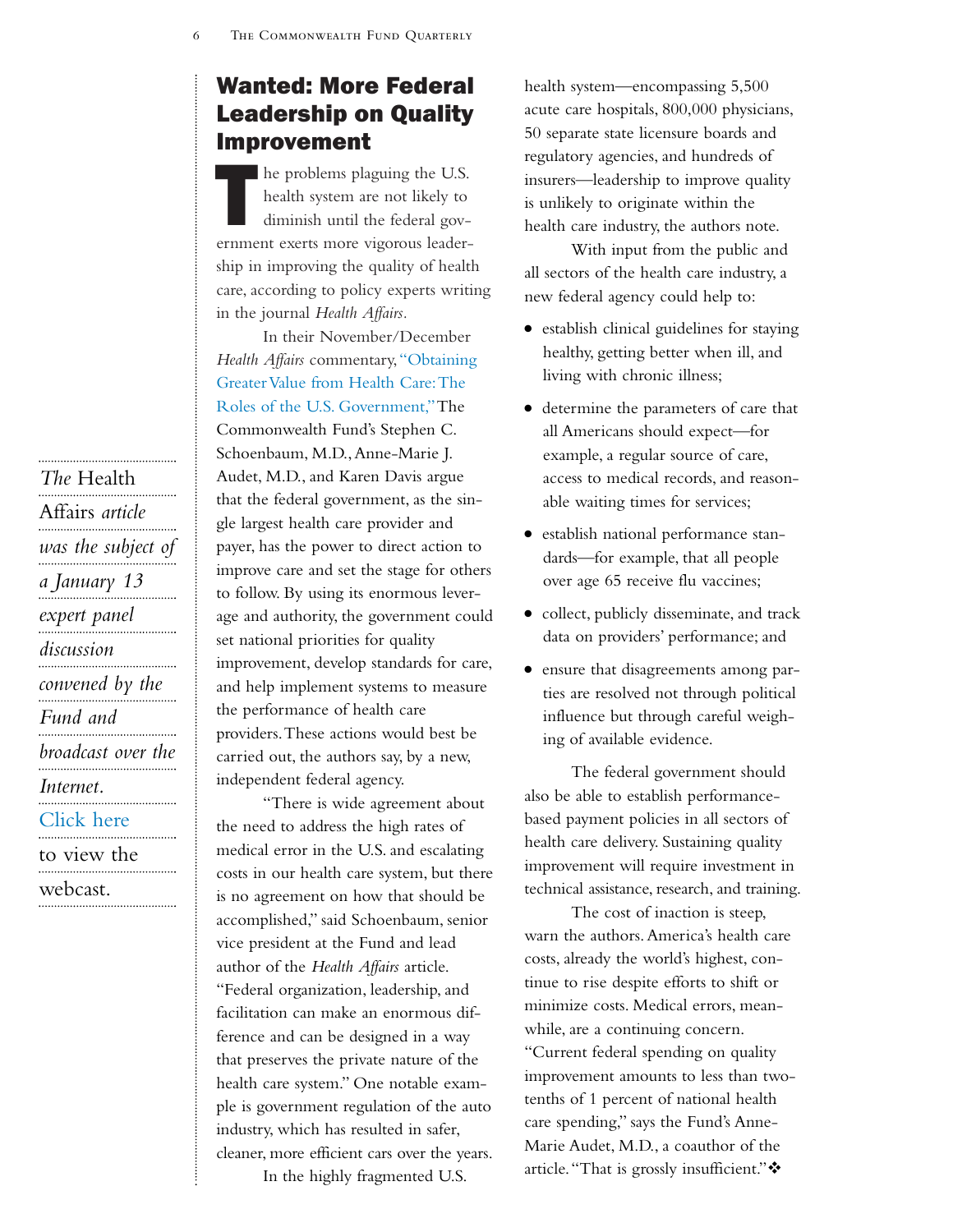# <span id="page-6-0"></span>"Asthma Buddy" May Help Kids Breathe Easier, Stay in School

I n recent years, doctors and other health care professionals have turned to the Internet, streaming media, and interactive video to consult with, educate, and, in some cases, treat patients. Now telehealth technologies are being used to help patients manage their own care—something studies have shown is critical to improving health outcomes.

With support from The Commonwealth Fund, researchers in New York City are exploring the potential of a handheld computer, known as the "Asthma Buddy," to help young patients control their condition.Asthma, the most common chronic disease in children, accounted for more than 20,000 emergency visits by children to the city's public hospitals in 2002 alone.

The ongoing clinical study builds on a previous effort that yielded promising results. In a pilot test at New York's Coney Island Hospital, 69 patients ages 8 to 16 used Asthma Buddy to manage their condition and communicate with nurses and doctors at the hospital. According to Warren Siegel, M.D., who oversaw the test, the children took to the technology like fish to water."I'm a technophobe by nature," he admits."But these kids were amazing. Not only did they quickly figure out how to use it, they soon were showing *me* things."

Every day during the six-month trial, the kids logged on to their "Buddy" to answer general questions about their symptoms and what triggers asthma attacks.They also used it to keep track of their peak flows, a key measure of breathing capacity.To keep things interesting, the device was programmed to do something different each day,

sharing jokes or bits of trivia as well as prompting kids to take their medication. Each night, data were automatically uploaded through phone lines to a secure website, which allowed clinical staff at Coney Island Hospital to monitor each patient's condition.

"The most exciting part was that, during the trial, none of the children were admitted to the hospital and only one had to come to the emergency room," Siegel says."This was really dramatic, since we picked the frequent flyers—kids who had a lot of ER visits in the past." Before using Asthma Buddy, the group as a whole had an average of 2.4 emergency visits per month and one hospitalization every seven weeks."Not only did the kids in the program stay out of the emergency room," Siegel reports, "they were able to stay in school."

Siegel says that the Asthma Buddy also provides children and their parents with greater skills and confidence, as well as easy access to their doctors."The kids learned that they have some control over their condition, that asthma wasn't some abstract thing happening in their lungs," Siegel says. "And, every time their child didn't feel

*"Not only did the kids in the Asthma Buddy program stay out of the emergency room, they were able to stay in school."*



Dr.Warren Siegel demonstrates "Asthma Buddy" to two young patients.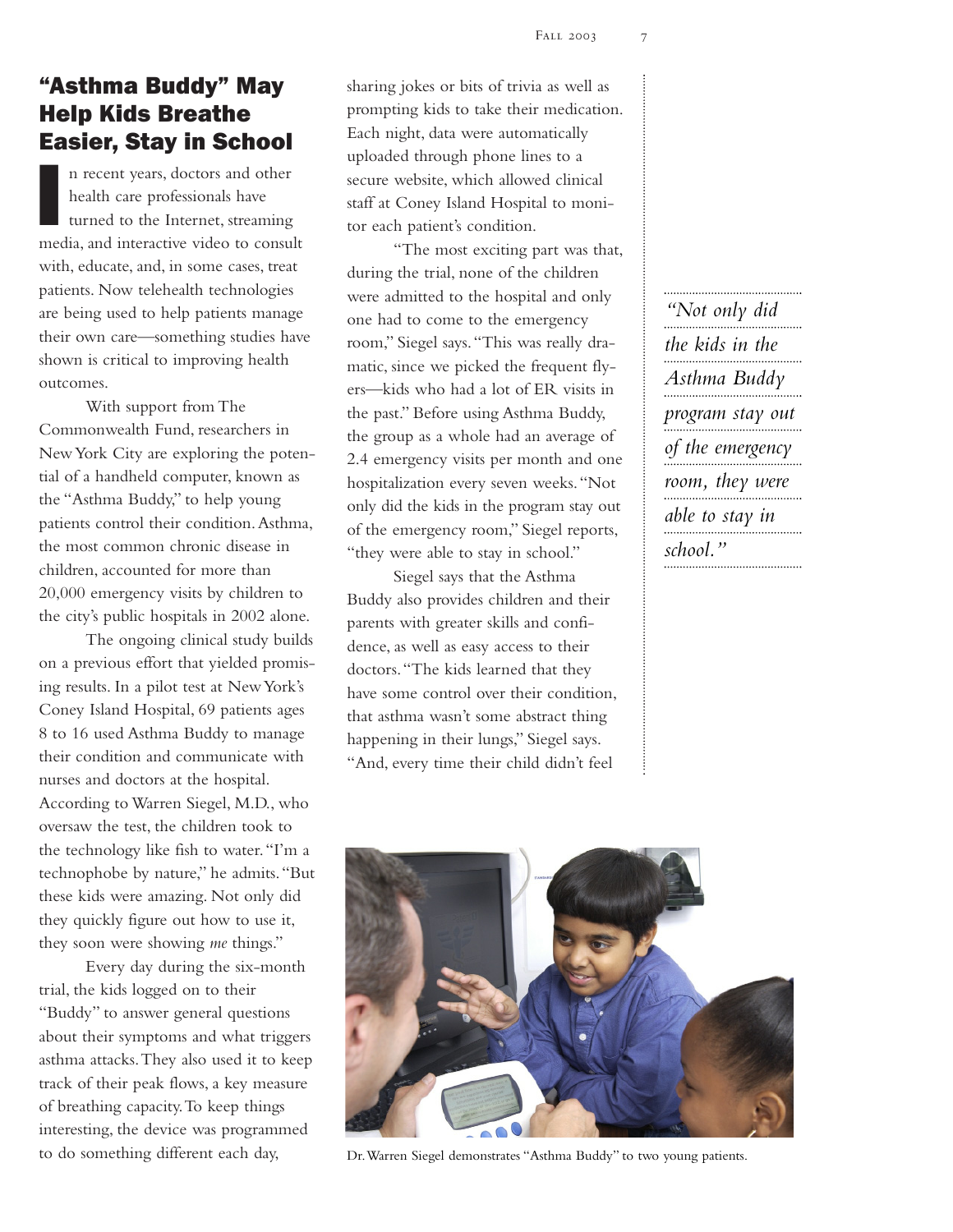<span id="page-7-0"></span>well, parents didn't feel they had to rush to the emergency room."

Researchers are now hoping to see if the improvements in Coney Island can be replicated in other parts of the city. Under the direction of Arnold Saperstein, M.D., medical director of MetroPlus Health Plan, the New York City Health and Hospitals Corporation's managed care plan, Asthma Buddy will be tested with 200 patients at five hospitals, including a new group of patients at Coney Island Hospital."If the technology yields positive outcomes and is cost-effective," Saperstein says,"then there might be much broader applicability for other diseases, like diabetes."

# *JAMA* Study: Healthy Steps Improves Child Health Care

In e nation's first, large clinical trial designed to improve delivery of developmental and behavioral services to young children has enhanced quality of care and communication between pediatricians and parents, according to a national evaluation of the Healthy Steps for Young Children program discussed in the Dec. 17 *Journal of the American Medical Association.*

In the study,["A Practice-Based](http://www.cmwf.org/programs/child/minkovitz_healthysteps_itl_697.asp) [Intervention to Enhance Quality of](http://www.cmwf.org/programs/child/minkovitz_healthysteps_itl_697.asp) [Care in the First 3 Years of Life,"](http://www.cmwf.org/programs/child/minkovitz_healthysteps_itl_697.asp) researchers at the Johns Hopkins Bloomberg School of Public Health found that physician practices with childhood developmental specialists on staff showed "significant improvements" in effectiveness, patient-centeredness, timeliness, and efficiency of care.These improvements included marked parental satisfaction with the services they received, timelier preventive care such

as immunizations, and receipt of more developmental services.

The Commonwealth Fund-supported study, conducted when children were 30 to 33 months old, corroborates the findings of an earlier evaluation of Healthy Steps program undertaken when its participants were 2 to 4 months old. Healthy Steps was developed with funding from the Fund, the Robert Wood Johnson Foundation, and more than 100 funding partners.

The addition of Healthy Steps Specialists—specially trained nurses, nurse practitioners, or social workers also helped parents develop such childrearing skills as reading aloud and following regular routines. Meanwhile, the use of "negative" discipline, including yelling or slapping, was found to be lower for parents participating in Healthy Steps than those not. Healthy Steps parents tended to rely more on negotiation and timeouts. ❖

# Congress's Work on Medicare "Unfinished," Davis Says

The Medicare prescription drug bill has provoked a range of reactions since its passage by Congress last month.While some are glad to see the addition of any kind of prescription coverage to Medicare's benefit package, others contend the benefit is too complicated and affords little financial protection to "near-poor" beneficiaries living just above poverty.

At a December 5 [Alliance for](http://www.cmwf.org/programs/alliance_page.asp) [Health Reform briefing](http://www.cmwf.org/programs/alliance_page.asp) sponsored by The Commonwealth Fund, Fund president Karen Davis noted that while the new legislation will help many lowincome Medicare beneficiaries who currently have inadequate drug cover-

*Physician practices with childhood developmental specialists on staff showed significant improvements in effectiveness, patient-centeredness, timeliness, and efficiency of care.*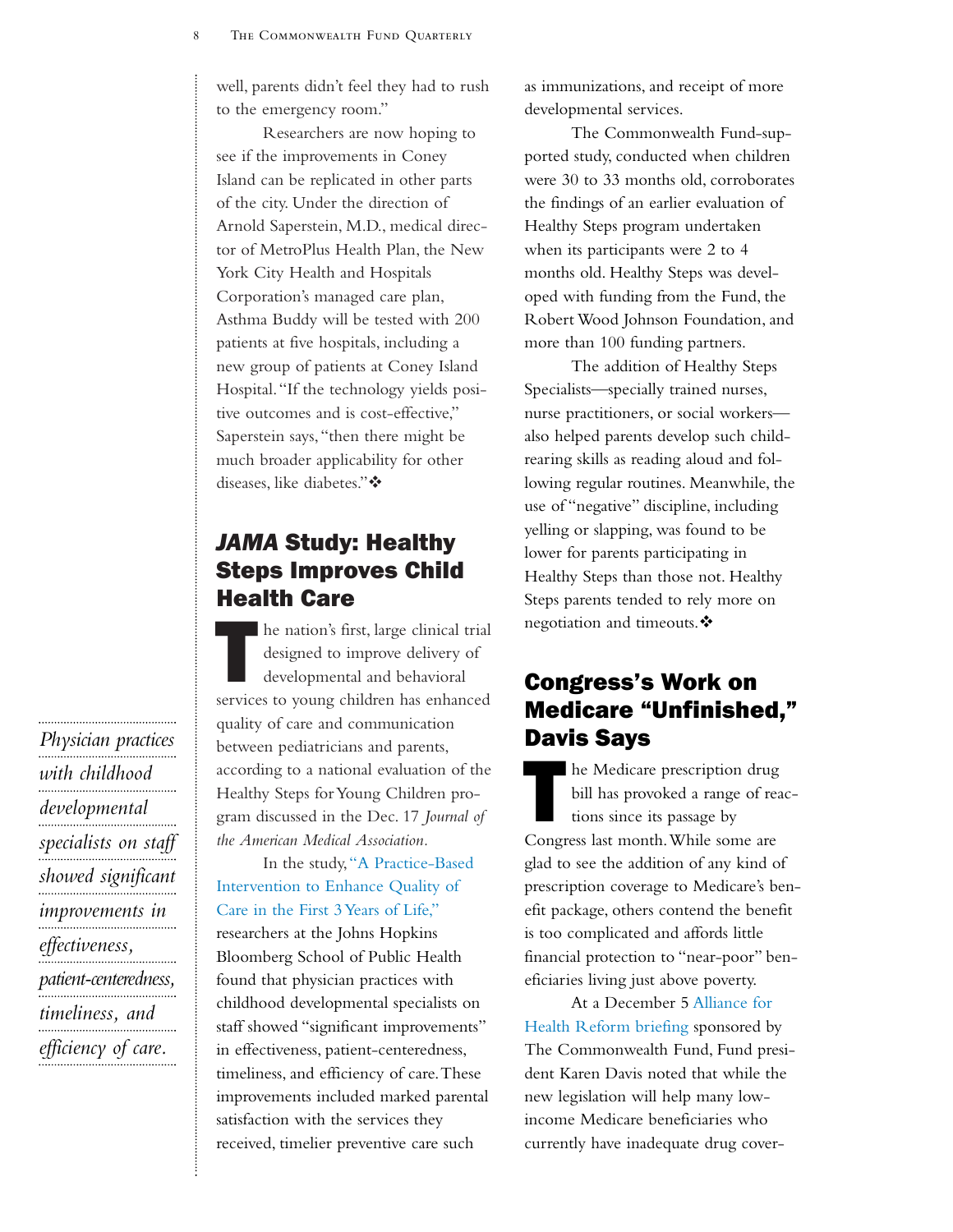<span id="page-8-0"></span>age, those who are near-poor will still face daunting out-of-pocket costs and will continue to pay a large share of their income for prescriptions.

"Medicare could achieve greater value for its beneficiaries by providing an integrated benefits option offered through traditional Medicare rather than private insurers," Davis said."The program's experience to date with private insurers has been marked by instability in participation of plans and providers, and out-of-pocket costs for sicker plan enrollees have been rising rapidly in the last four years."

Davis considers Congress's work to be "unfinished" and argues that "efforts to provide a better option for Medicare beneficiaries—prescription drug coverage that is uncomplicated, comprehensive, and that provides adequate financial protection—must be a continued priority for the future."

Also speaking at the Alliance briefing was Marilyn Moon, a noted Medicare expert based at the American Institutes for Research and author of a [series of Commonwealth Fund Policy](http://www.cmwf.org/publist/publist2.asp?CategoryID=9) [Briefs](http://www.cmwf.org/publist/publist2.asp?CategoryID=9) on topics related to the design of the drug benefit and the degree of financial protection it will likely offer. Moon told the gathering "there are going to be a large number of people who are not going to be eligible for low-income protections" because of the new law's reliance on asset tests to determine eligibility for prescription drug coverage. For people whose annual income places them below 150 percent of the poverty level (\$13,470), premium assistance would not be available if their assets exceed \$10,000—not a large amount, Moon pointed out, given that many elderly will rely on these funds to pay their expenses for years to come.  $\clubsuit$ 

## FEHBP Not a Model for Medicare, Report Finds

s the most tangible, real-world example of "managed competition," the Federal Employees Health Benefits Program—the insurance program for the nation's federal workers—has been cited by a number of political leaders and analysts as a model to replace Medicare, to cover small businesses and the uninsured, or even to cover the entire nation. FEHBP, proponents point out, has a track record of providing decent, affordable health coverage to its target population and a wide choice of plan options, while constraining cost growth reasonably well.

But will a program that serves a relatively young and healthy population also work for the older, sicker populations served by Medicare?

According to a new report from The Commonwealth Fund, converting Medicare to an FEHBP-like model would diminish the program's largegroup purchasing clout, create higher administrative costs, and discriminate against ill or disabled beneficiaries. In *[The Federal Employee Health Benefits](http://www.cmwf.org/programs/medfutur/davis_fehbp_677.pdf) Program: A Model for Workers, Not [Medicare,](http://www.cmwf.org/programs/medfutur/davis_fehbp_677.pdf)* authors Karen Davis, Barbara S. Cooper, and Rose Capasso say that based on the experience of the Medicare+Choice program, private health plans have not demonstrated "added value" that outweighs Medicare's inherent cost-saving advantages. Small business employees and uninsured adults, on the other hand, would likely benefit from the FEHBP's system of competing health plans, which would represent a substantial improvement over the high premiums and limited benefits faced by Americans who lack access to large group coverage.

*Converting*

*Medicare to an FEHBP-like model would diminish the program's largegroup purchasing clout and discriminate against ill or disabled beneficiaries.*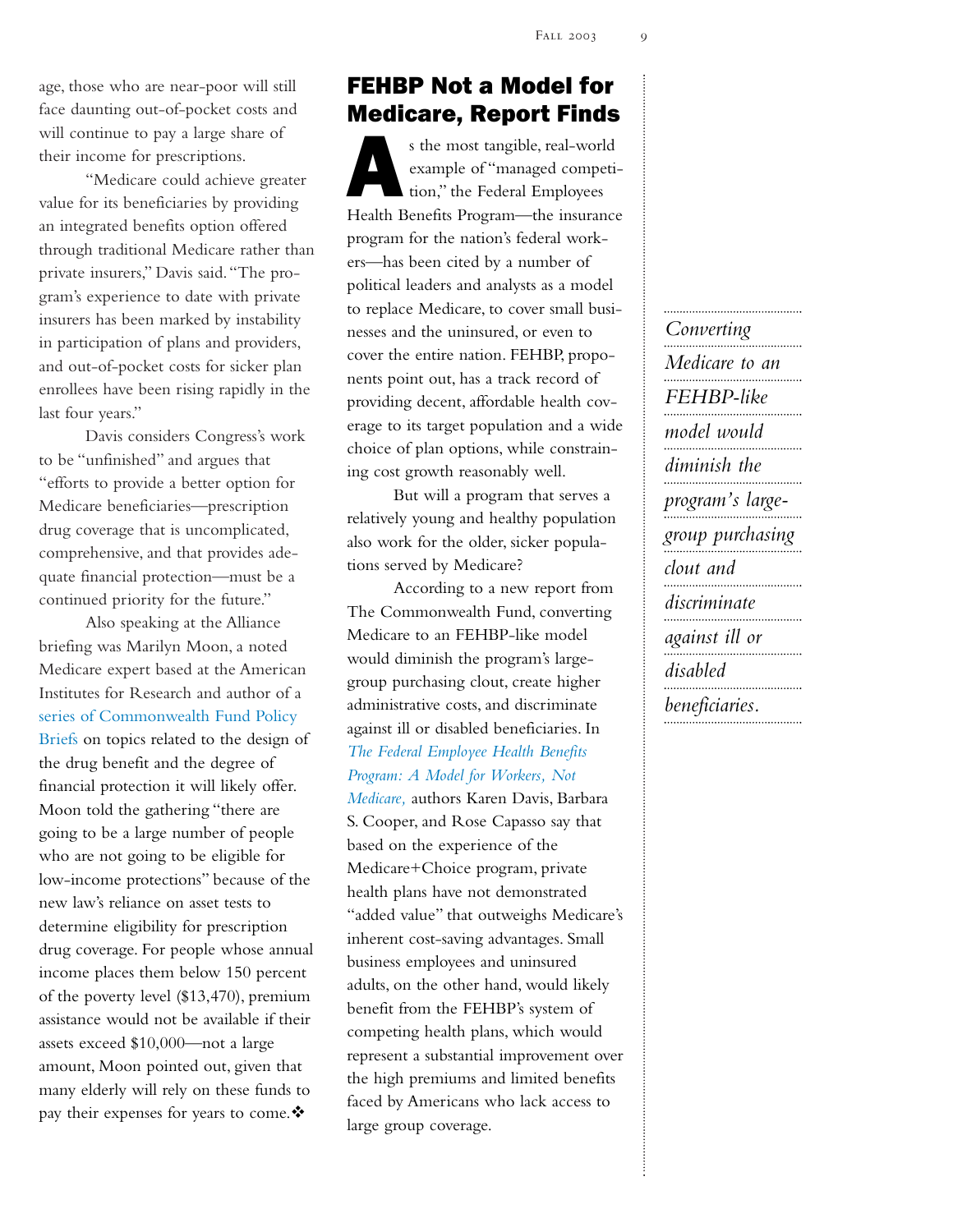<span id="page-9-0"></span>"The attractiveness of FEHBP as a model for Medicare, the uninsured, or all Americans hinges in large part on whether it's an improvement over current sources of coverage," says Cooper, who heads the Fund's Program on Medicare's Future."For Medicare beneficiaries, conversion to something akin to FEHBP poses serious risks."That's largely due to two reasons, she says: FEHBP's lack of a mechanism to adjust for "adverse risk selection," and instability in the participation of private plans.

Adverse selection occurs when the sickest enrollees, who are also the biggest users of health services, gravitate toward certain plans. FEHBP currently does not adjust plan premiums for risk, meaning insurers have a strong incentive to avoid sicker, costlier patients. Plans that are able to charge lower premiums are not necessarily doing so because they are more efficient or particularly adept at attracting higher-performing provider networks, but because they are cherry-picking the healthiest patients.

Plan instability has also been a significant problem for both the Medicare+Choice managed care program and FEHBP. Between 1999 and 2003, more than 200 plans withdrew from Medicare+Choice, resulting in less geographic coverage, higher premiums, and disruptions in physician relationships. Similarly, more than 100 plans withdrew from FEHBP between 2000 and 2002. Given that Medicare beneficiaries are a high-risk population, converting Medicare to the FEHBP model is unlikely to yield greater plan stability, the report says.

For the uninsured and small businesses, the model would make more sense, particularly with the addition of adequate premium assistance and catastrophic cost protections. FEHBP, the authors say, offers marked advantagesthe promise of better premiums, better benefits, more choice, and greater stability of coverage—over what's now available to these groups.  $\mathbf{\hat{P}}$ 

### Study: Not Enough Bang for Health Care Buck

Event Community and the United<br>States often claim that the<br>American health system is the States often claim that the American health system is the best in the world. Based on both percapita spending and the percentage of national income spent on health care, our nation is certainly far and away the leader. But are Americans really getting what they pay for?

A new report from The Commonwealth Fund that examines how well the health system works from the perspective of patients confirms what several other recent studies have shown that the U.S. performs worse than its peer nations on several dimensions of quality.According to *[Mirror, Mirror on](http://www.cmwf.org/programs/international/davis_mirrormirror_683.pdf) [the Wall: Looking at the Quality of](http://www.cmwf.org/programs/international/davis_mirrormirror_683.pdf) American Health Care Through the*

*[Patient's Lens,](http://www.cmwf.org/programs/international/davis_mirrormirror_683.pdf)* four other industrialized nations—Australia, Canada, New Zealand, and the United Kingdom—scored better than the U.S. on safety, efficiency, effectiveness, and equity, while the U.S. ranked second-to-last on measures of "patient-centered" care.The U.S. did, however, have the shortest waits for hospitalization and elective surgery, and placed second (to New Zealand) on prompt access to primary care physicians and specialists.

"While the U.S. spends the most on health care of any country, we're not getting commensurate value from the view of patients," said Fund president Karen Davis, who wrote the report with colleagues Cathy Schoen, Stephen C. Schoenbaum, M.D.,Anne-Marie J. Audet, M.D., Michelle M. Doty, and

*Four other industrialized nations scored better than the U.S. on quality measures of safety, efficiency, effectiveness, and equity.*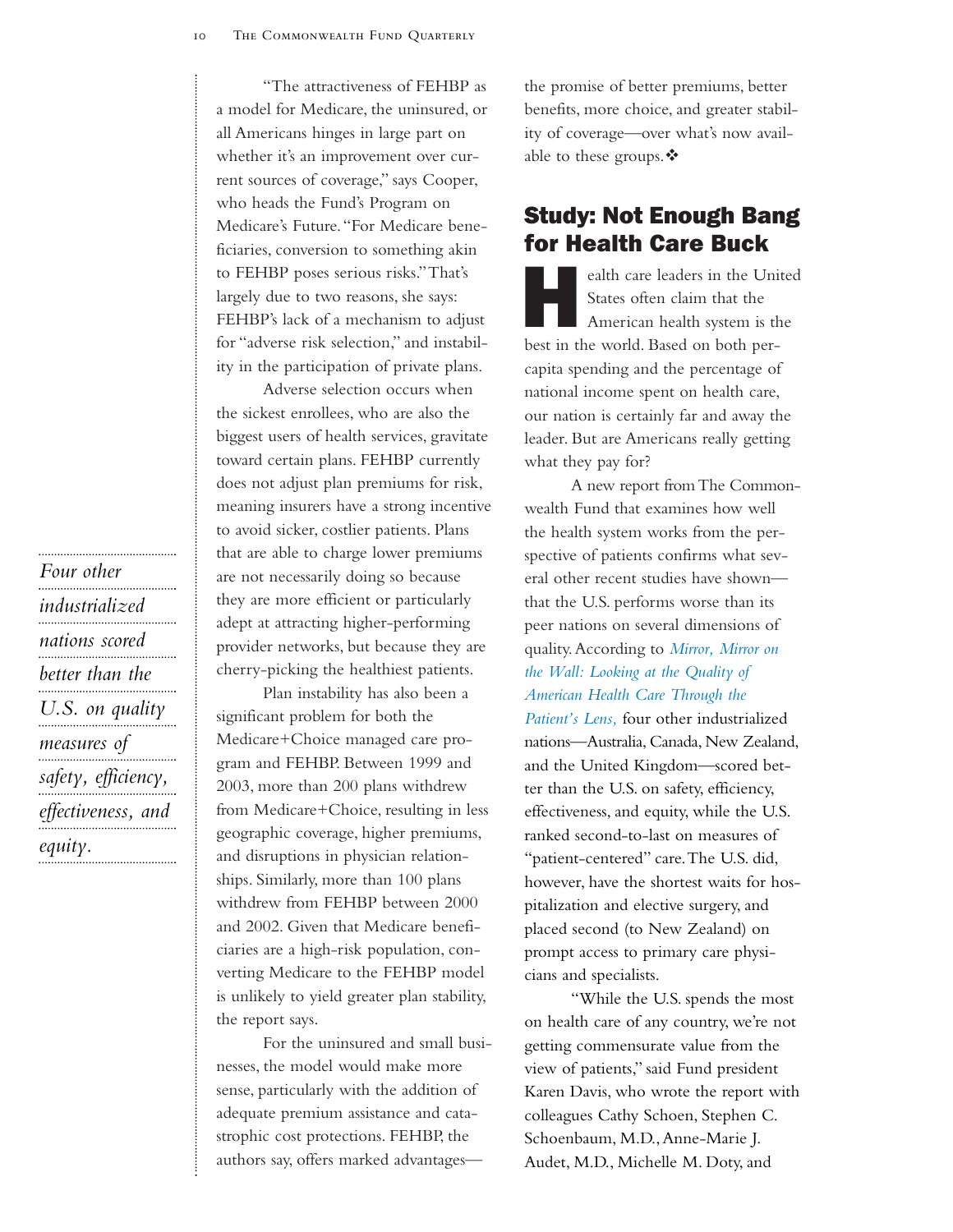<span id="page-10-0"></span>Katie Tenney."We have the most highly skilled health professionals and most advanced medical technology, yet our system doesn't ensure that patients fully benefit from this wealth of resources."

The Fund analysis, which was based on patients' responses to the [2001](http://www.cmwf.org/programs/international/schoen_fivenation_ib_542.pdf) [International Health Policy Survey](http://www.cmwf.org/programs/international/schoen_fivenation_ib_542.pdf) and the [2002 International Health Policy](http://www.cmwf.org/programs/international/blendon_diversesystems_itl_645.pdf) [Survey of Sicker Adults,](http://www.cmwf.org/programs/international/blendon_diversesystems_itl_645.pdf) used criteria for evaluating quality developed by the Institute of Medicine. For each quality dimension below, an overall score was assigned to each country based on scores on several measures.

### **Patient Safety: U.S. Ranked Last**

- $\bullet$  Highest reports of medication errors (receiving the wrong medication or dose over the past two years).
- $\bullet$  Most likely to say a medical mistake was made in their treatment.

### **Patient-Centered Care: U.S. Ranked Second-to-Last**

- Ranked last (tied with the U.K.) on physicians spending enough time with patients.
- $\bullet$  Last on physician listening carefully to patients' health concerns.

#### **Timeliness: U.S. Ranked Third**

- <sup>O</sup> Best on waiting times to be admitted to hospital.
- <sup>O</sup> Next to last on waiting five days or more for physician appointment when last needed medical attention.

#### **Efficiency: U.S. Ranked Last**

- <sup>O</sup> Last on being sent for duplicate tests by different health care professionals.
- <sup>O</sup> Worst on not having medical records or test results reach doctor's office in time for appointment.

### **Effectiveness: U.S.Tied for Last**

<sup>O</sup> Last in patients not getting a recom-

mended test, treatment, or follow-up due to cost.

<sup>O</sup> Last in patients not filling a prescription due to cost.

### **Equity: U.S. Ranked Last for Lower-Income Patients**

- Worst on patients having problems paying medical bills.
- <sup>O</sup> Worst on patients being unable to get care where they live. ❖

## Head of NYC Public Hospitals Joins Fund's Board

enjamin K. Chu, M.D., head<br>of the nation's largest public<br>health system, was elected to of the nation's largest public health system, was elected to The Commonwealth Fund's board of directors on July 8.As president of the New York City Health and Hospitals Corporation (HHC), Chu leads a system that provides care to 1.3 million people through 11 public hospitals, five skilled nursing facilities, six large diagnostic and treatment centers, and scores of community-based outpatient centers.

"Dr. Chu's abundant clinical and management experience will be invaluable to the Fund's work," said Samuel O. Thier, M.D., the Fund's chairman. Chu trained as a primary care internist and has extensive experience as a clinician, administrator, and policy advocate for quality care.

As HHC president, Chu has led efforts to implement information technologies, including computerized physician order entry systems, in all HHC facilities. In 2003, HHC launched an initiative designed to identify patients at risk for cardiovascular disease and colon cancer and target them for early intervention. HHC teams also successfully reduced waiting times for outpatient care in 13 of its clinics.